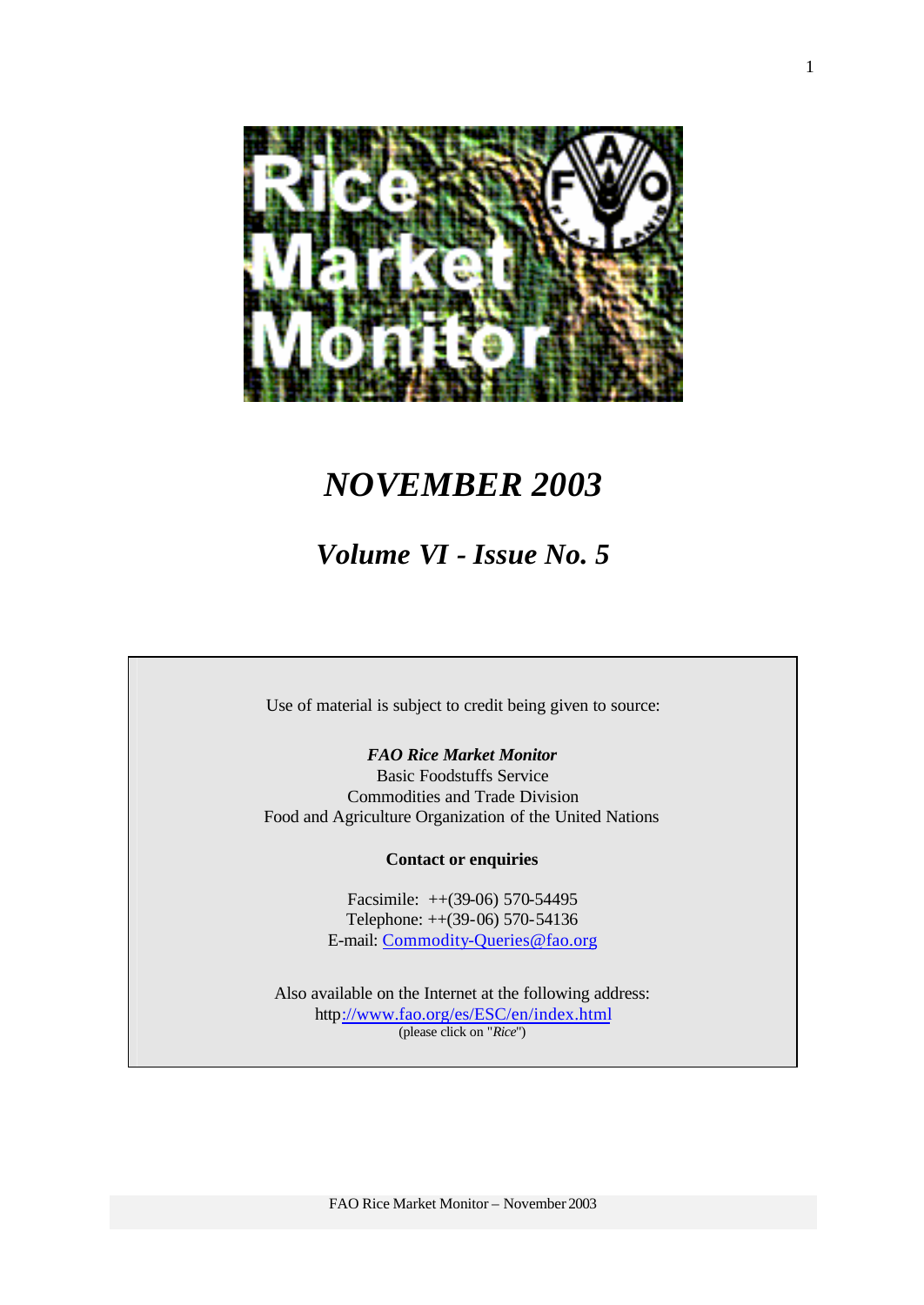#### **HIGHLIGHTS**

- Despite a recent deterioration of prospects for global paddy production this season, a recovery from the 2002 low levels continues to be foreseen, with 2003 global paddy production now forecast to grow by 3 percent to 591 million tonnes. Much of the year-to-year increase would be on account of India, where production is forecast to rise by 18 percent. Sizeable production gains are anticipated in several other Asian countries, in particular Bangladesh, the Islamic Republic of Iran, Myanmar, Pakistan, the Philippines, Sri Lanka, Thailand and Vietnam. Those increases will more than offset an expected contraction in China, Japan and the Rep. of Korea.
- Paddy production in Africa is set to rise only modestly in 2003. Favourable rainfall patterns have raised expectations of good harvests in Burkina Faso, Niger, Madagascar, Mali, Mozambique, Nigeria and Senegal, while drought may have impaired crops in Cote d'Ivoire, Ghana, Guinea and Sierra Leone. Production in Egypt, the largest producer in the region is anticipated to remain of the order of 6 million tonnes.
- While the production outlook is generally positive for Central America and the Caribbean, several producers in South America faced setbacks in the course of the season, in particular Brazil, but also Argentina, Peru, Uruguay and Venezuela, which had a negative impact on their production. By contrast, the season is expected to end positively in Colombia and Guyana. In the rest of the world, prospects are mixed, with 2003 production set to fall in Australia, the European Union and the United States, while it could rise somewhat in the Russian Federation.
- The latest FAO forecast for international trade in 2003, at 27.9 million tonnes (milled base), approaches the all time high achieved in 2002. Although large imports are anticipated to be made by Asian countries, they are now expected to fall half a million tonnes short of last year record, on account of smaller shipments to Indonesia, the Philippines, the Islamic Republic of Iran and Iraq. By contrast, Bangladesh and a number of countries in the Near East are forecast to step up rice deliveries. Imports to Africa could fall for the first time since 1999, reflecting a shift in policies in several countries where concern is growing over the impact large imports are having on producers and on foreign exchange reserves. By contrast, demand for rice by South American countries, in particular Brazil but also Colombia, surged in 2003.
- As for exports, the retrenchment of India from the market since July combined with supply constraints faced by Argentina, Australia and Uruguay have offered new opportunities to the other exporters. Shipments from Thailand, for instance, might rise to a level close to the 2001 record, with a big increase in fragrant rice sales anticipated to boost export earnings. A 23 percent anticipated increase in exports by Vietnam would re-position the country as the second largest rice exporter. Likewise, China, Egypt, Pakistan and the United States are expected to improve their performance compared with last year.
- A first tentative forecast of global rice trade in 2004 points to a 6 percent yearly decline to 26.3 million tonnes. The contraction reflects smaller expected deliveries to Bangladesh, Indonesia and the Philippines, as well as Brazil where plantings in the coming 2004 season have been forecast to reach close to record levels. Little change in overall imports by African countries is currently foreseen. Much of anticipated drop in trade would reflect smaller sales by exporters in India, as well as Vietnam and the United States, as some of their traditional markets are forecast to shrink. Supply constraints might also result in lower (food aid) shipments by Japan and the Rep. of Korea. By contrast, exports by Australia, Argentina, Myanmar and Uruguay are expected to rebound.
- Global rice stocks at the end of marketing seasons closing in 2004 are forecast to fall for the fourth consecutive year. The contraction this year is estimated at 20 million tonnes, which would bring the carry -over down to 102 million tonnes. Particularly large declines are expected in India and China, but also in Japan, the Republic of Korea and the United States. An expected decline of imports could also lead to lower stock levels in Indonesia and the Philippines. On the other hand, a good 2003 season might boost rice reserves of Bangladesh, Myanmar, Thailand and Vietnam.
- International rice prices have continued to strengthen, with the FAO all rice price index rising from 85 to 88 between August and October. The rally was most pronounced for the Japonica rice. The price outlook for the coming months continues to be positive, although the arrival of new crops could dampen the upward pressure. As market conditions are likely to remain tight, prices are expected to continue the steady recovery from last year low levels, especially in view of the determination of five of the major exporters belonging to the Council for Rice Trade Cooperation to exchange information and possibly decide on a common export reference price in November.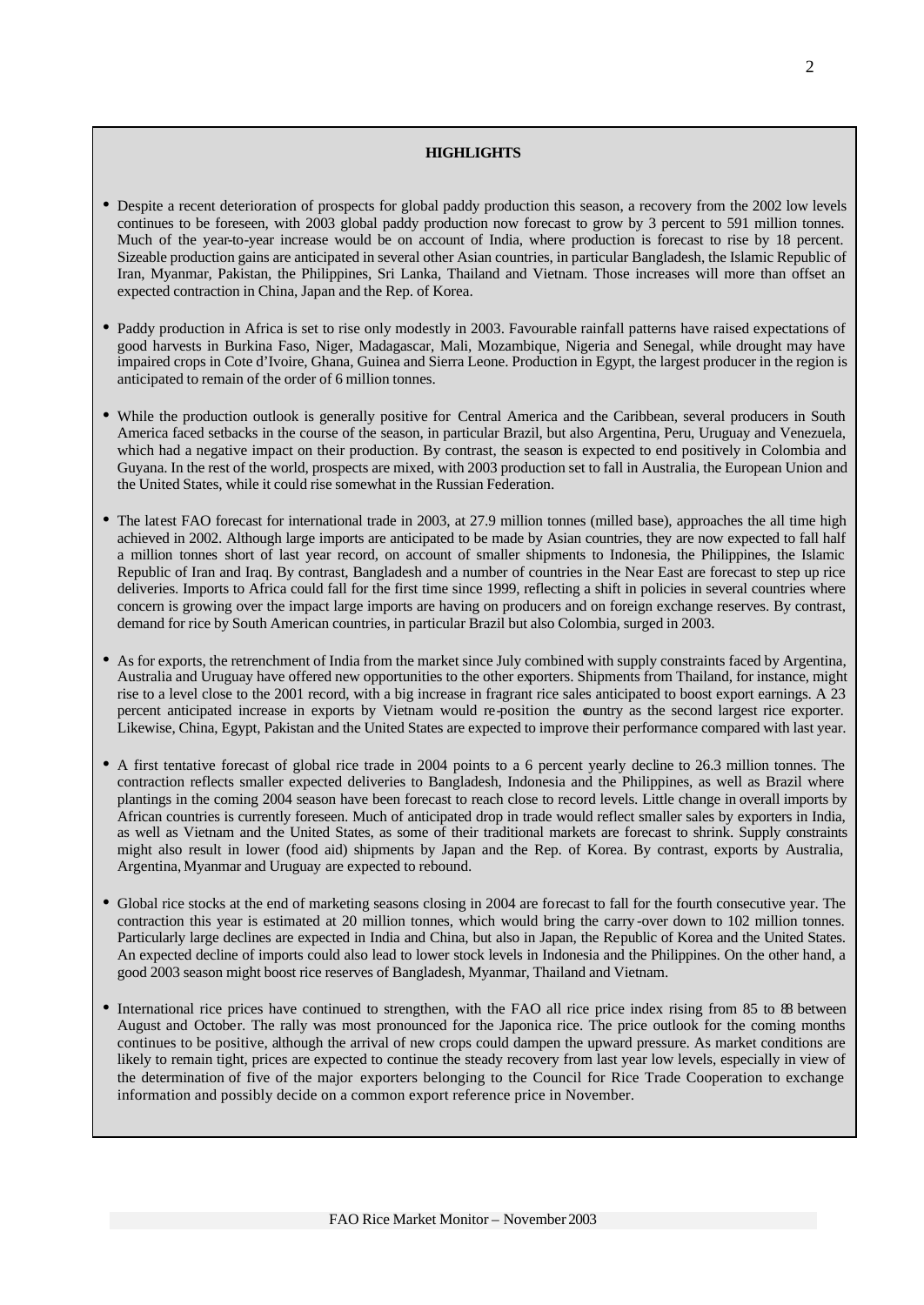# **RICE SITUATION UPDATE AS OF 20 OCTOBER 2003**

# **I. PRODUCTION**

#### **Prospects for 2003 Global production scaled down**

FAO latest forecast of world paddy production currently stands at 591 million tonnes, 2 million tonnes less than the September forecast but still 3 percent above the poor 2002 season outcome. Most of the revision in the 2003 outlook reflects a severe worsening of prospects in China as well as in Japan, the Republic of Korea and Sri Lanka. On the other hand, generally favourable growing conditions have bolstered production forecasts in Cambodia, India , the Islamic Republic of Iran, Myanmar and Vietnam.

In **Asia**, the main paddy crops are nearing maturation in the northern hemisphere countries, with some already engaged in harvesting. The monsoon patterns has so far been positive at large, purporting a good 2003 season.

The outlook for 2003 production in **mainland China** has deteriorated by 8 million tonnes since the last report, in the wake of drought problems in the southern provinces and of excessive rains in the north. The adverse weather conditions have exacerbated the effects of a policy drive that has basically left producers exposed to market forces this year. Overall, the season is expected to end with a 5 percent contraction in output from last year to 165.8 million tonnes, with the drop affecting all the



## **I.1 ASIA**

three paddy crops, but in particular the late one, which is only grown in the south.

Official forecasts for paddy production in **Cambodia** have been set within a range of 4.2 – 4.5 million tonnes, following a 6 percent expansion in plantings this season. As a result, FAO has raised production for the country this year by 200 000 tonnes, to 4.3 million tonnes.

Prospects for **India** were increased by 3 million tonnes from last report to 133.5 million tonnes, following the release by the Government of higher estimates for the main (Kharif) crop. While the monsoon rains are about to die away by mid-September, the overall monsoon rainfall between 1 June and end September across all of India was reported to have been 2 percent above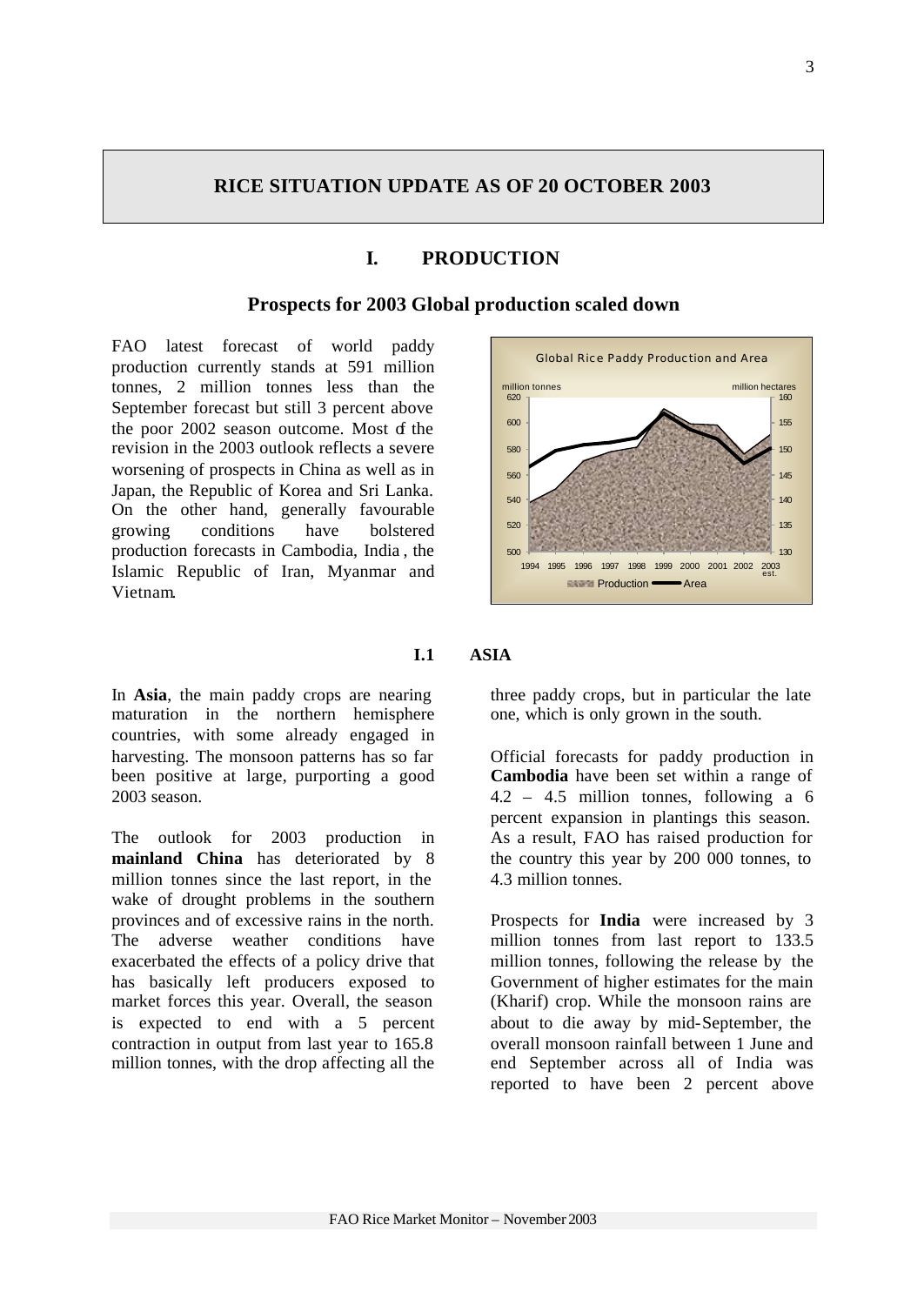norma l, with only 3 of the 36 meteorological sub-divisions reporting below-normal rainfall. As a result, replenishment of reservoirs is proceeding well, which has also heightened the prospects for the secondary, irrigated Rabi crop, now anticipated to be of the order of 21 million tonnes in paddy terms, up from 14 million tonnes last year.



The 2003 season has come to an end in **Indonesia,** where official estimates point to only a marginal increase in paddy production to 51.8 million tonnes, as lingering drought problems eroded the benefits of an early start of the season. With the 2004 season about to commence, the Government has announced a 53.5 million tonne production target, with much of the growth arising from a 2.4 percent increase in cultivation, especia lly in Kalimantan and Sumatra. Despite calls from producers to raise import protection, the Government has been reluctant so far to raise tariffs, especially as the move could intensify cross-border shipments of rice, which entered the country unrecorded. However, Indonesia remains committed to boosting production and reducing imports, as portrayed by the 13 percent rise in dry paddy support prices in 2003 to Rupees 1 725 per kg (US\$ 193 per tonne).

Production in the **Islamic Republic of Iran**  has been subject to large upward revisions following consultations with government officials, who estimated the crop at 3.1 million tonnes in 2002 and 3.3 million tonnes in the current season, well above

previous FAO estimates. The increases reflected a return to normal weather conditions after three years of drought, but also an intensification of government support to the sector.

Cold temperatures and insufficient sunlight this summer wreaked havoc to the sector in **Japan**. Based on the latest official estimate, paddy production is to fall to a decade low of 9.8 million tonnes, 500 000 tonnes below the previous forecast and 12 percent less than last year.



Similarly, adverse weather conditions hindered the crop in the **Republic of Korea**, leading to a downward revision in output this season from 6.8 to 6.1 million tonnes, the poorest outcome since 1980.

Recent reports on **Myanmar** put production in the country at 24.6 million tonnes, substantially above the earlier forecast of 23.5 million tonnes and an all time high, made possible by good weather conditions. The abolishment last April of producer compulsory sales to the government at low prices might also have encouraged farmers to extend their plantings.

The paddy season already concluded in **Sri Lanka**, where a combination of favourable weather, return to peace conditions and rehabilitation of agricultural infrastructure boosted paddy production in 2003. Based on government latest figures, the estimate of paddy production this season has been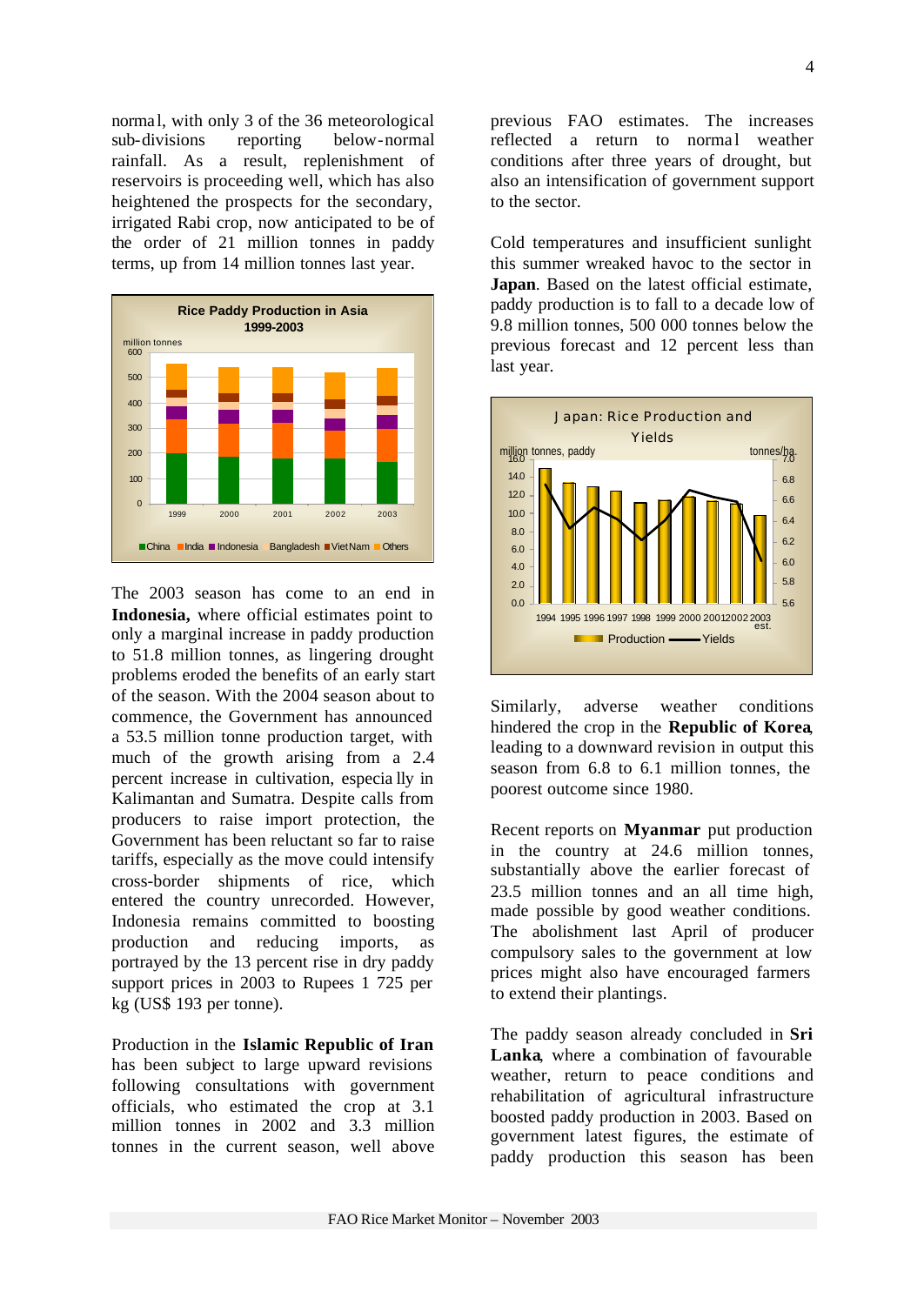lowered somewhat from the previous forecast, to 3.1 million tonnes, which is still 8 percent above the 2002 outturn. The increase reflects a positive outcome of the Maha and Yala crops, which grew by 7 percent and 9 percent to 1.9 million tonnes and 1.2 million tonnes respectively. With the 2004 season about to start, the preliminary forecast for production next season has been set at 3.5 million tonnes.

Latest forecast for production in **Viet Nam** was raised by about one million tonnes, to about 34.7 million tonnes, following improved expectations over the main winter/spring crop. At that level, the season would end with an increase of 1.8 percent compared with 2002, all of which triggered by improvements in yields since the area under rice is forecast to decline, partly reflecting the on-going policies to divert marginal lands towards other uses.

Production in the other major rice growing countries in the region remains unchanged from the September report. **Bangladesh** is still set to achieve a record output this year, since the heavy flooding in September only damaged rice fields marginally. In **Thailand**, production is forecast to grow to a record level of 27 million tonnes, as output from the main crop currently under harvest was boosted by favourable weather conditions. With the ma in crop harvest about to start, the Government already gave details on the intervention programme it will launch in November to sustain prices. This envisages an overall procurement of 9 million tonnes of rice, including 5 million tonnes of fragrant jasmine paddy, 1 million tonne of glutinous paddy rice and 3 million tonnes of ordinary paddy. The announced intervention prices ranged from baht 7 000 per tonne for the fragrant rice to baht 4 500 per tonne for the ordinary paddy. In **Pakistan,** the official forecast remains at 6.5 million tonnes, only slightly above last year and substantially short of the levels achieved between 1998 and 2000. The rather modest outcome of the season is in part due to floods last August, which caused damage to IRRI rice varieties grown in the Sindh region. Prospects for this season output in the **Philippines** have also been maintained at 13.5 million tonnes (July/June), up from 13.0 million tonnes in 2002. Such progress reflects largely the efforts by the Government to expand cultivation in the second half of the year, in an attempt to recoup the El-Niño-related losses incurred in the first 6 months, and the greater use of hybrid and higher-yielding varieties by farmers.

#### **I.2 AFRICA**

#### **Slight overall increase in Africa paddy production anticipated in 2003**

FAO forecast of paddy production in Africa has been raised by 200 000 tonnes from the previous report to 18.2 million tonnes, a level only 2 percent above last season. This year's output revision reflects higher estimates for Egypt after the forecast of the area planted to rice was officially raised. The country is now set to reap a harvest of 6.0 million tonnes, about the same level as last year. Recently the Government announced it would buy paddy at a price of Egyptian pounds 950 (US\$ 156) per tonne, which was considered rather low.

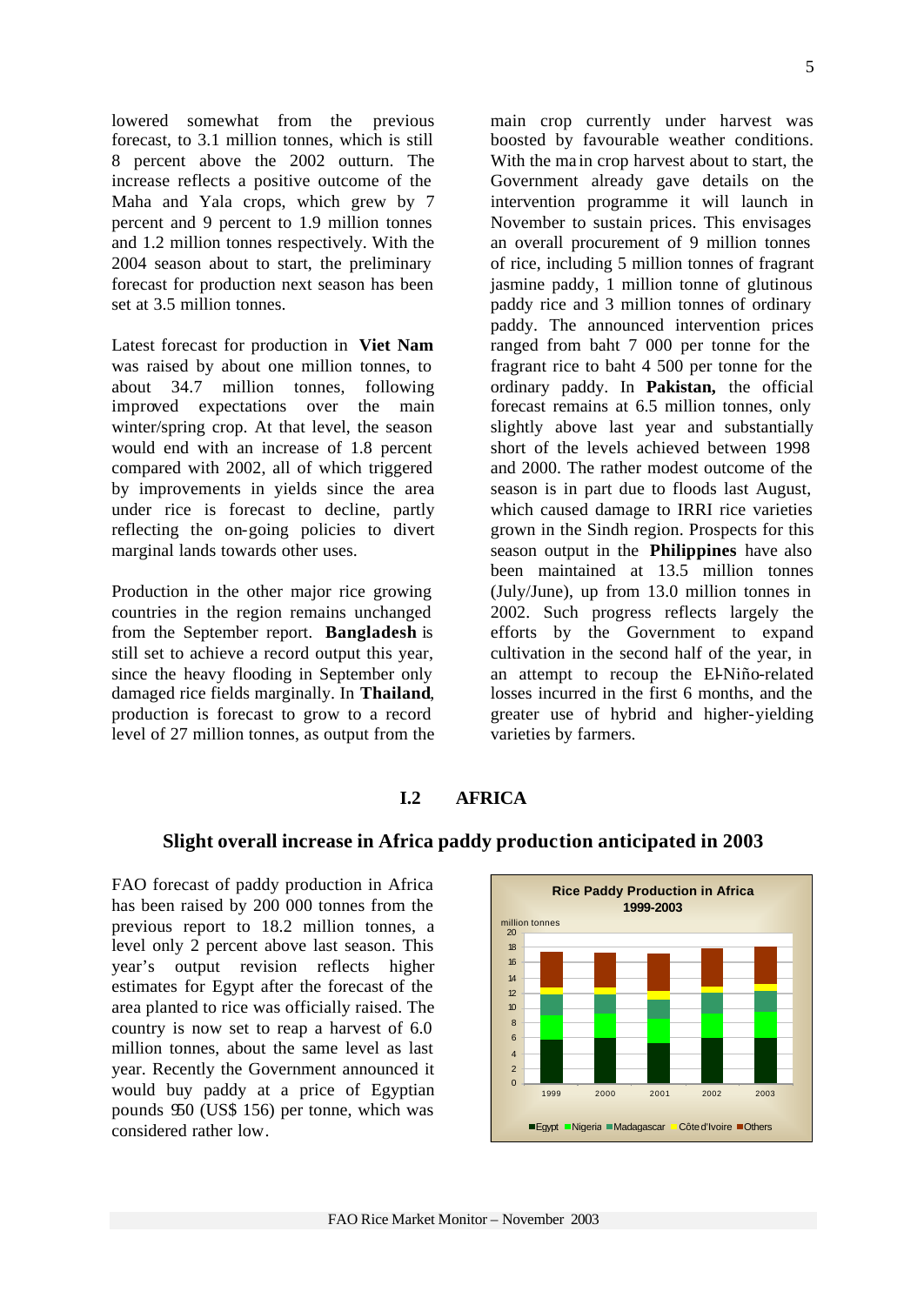Few changes have been made to production forecasts in the rest of the region. In Western Africa, crops are at the harvesting stage, and a good outturn is anticipated in **Burkina Faso**, **Niger, and Mali**, which benefited from regular and well distributed rainfall this season. Prospects are also positive in **Nigeria**, owing to good rains but also to a Presidential initiative to raise selfsufficiency in rice through a combination of increased tariff protection and dissemination of improved rice varieties, such as Nerica. By contrast, drought impaired crops in **Cote d'Ivoire, Ghana, Guinea, Liberia and** Sierra Leone, which are all expected to face a shortfall this year. In **Senegal**, excessive rainfall last August was reported to have damaged paddy crops in the Fleuve Valley. Nonetheless, output this season is anticipated to grow by 30 percent above the dismal 2002 outcome, while still falling short of the excellent 2001 crop. The country recently launched a new strategy for the agricultural

sector development, based on a clear demarcation of the public and private sectors roles, and earmarked about US\$ 240 million for investment in rice in the Fleuve Valley over a three year period.

In Southern Africa, the 2003 season has come to an end and plantings of the main 2004 crops are underway in **Madagascar** and about to start in **Mozambique** , although some delays may be incurred in view of the drought presently gripping the two countries. Both of them recorded a positive 2003 season, with paddy production estimated to have risen by 4 percent to 2.8 million tonnes in Madagascar and by 19 percent to 200 000 tonnes in Mozambique. In the later country, the Government reportedly announced it was considering raising rice import duties, in an attempt to shield producers from cheap rice imports, while investing in irrigation and rice processing infrastructure.

#### **I.3 CENTRAL AMERICA AND THE CARIBBEAN**

Most countries in Central America and the Caribbean are about to start or are already harvesting their main paddy crops. In general, the season has been favourable with little damage reported from hurricanes or other climatic factors and, overall, production is forecast to rise by 4 percent to 2.4 million tonnes, almost unchanged from the last report. Among the few changes effected, production in **Costa Rica** was slightly revised downward, following the release of official estimate for this season. According to the new figures, production failed to recover fully from the droughtreduced level of last season and is anticipated to remain well below the output reached between 1998 and 2001. Forecast production in **Mexico** was also reduced somewhat after the government provided an estimate of 251 thousand tonnes this season. Although, this would imply a small recovery from last year, the sector continues to be

constrained by rising production costs and strong import competition, which has encouraged farmers to leave the land idle or shift to other crops. Although the Government has launched a series of programmes to assist farmers, they have not yet had a positive impact on the sector.

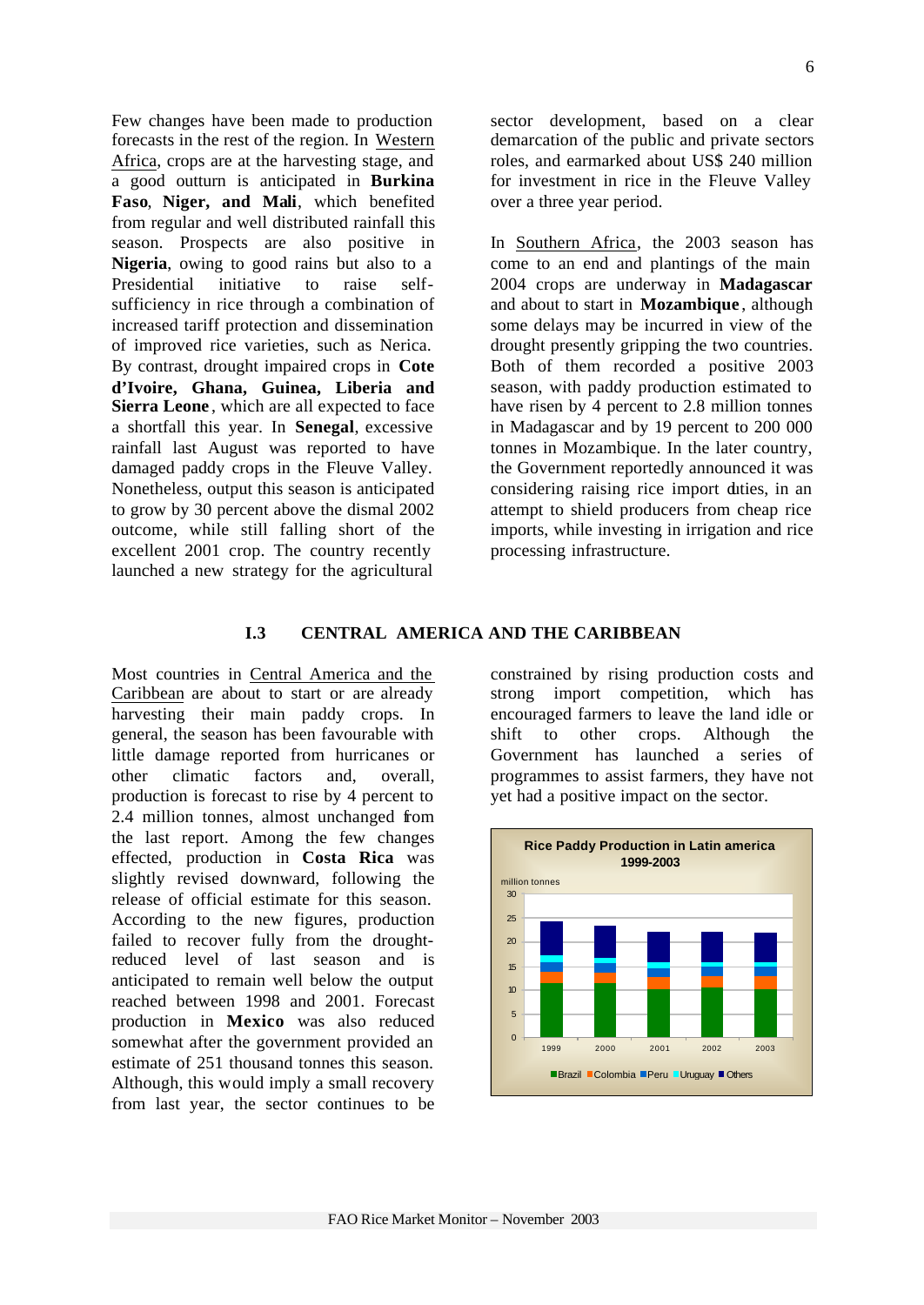#### **I.4 SOUTH AMERICA**

Most countries in South America have harvested their main crop and are preparing for the 2004 season. Overall, the region gathered 19.6 million tonnes this year, about 200 000 tonnes less than in 2002 and almost unchanged from the last report. Estimates

point to a contraction in **Argentina, Brazil, Peru, Uruguay** and **Venezuela** this year, reflecting, to a large extent, weather vagaries early this year. By contrast, the season is forecast to end positively in **Bolivia, Colombia, Guyana** and **Paraguay**.

#### **I.5 NORTH AMERICA**

Based on the United States' assessment of crop progress, 92 percent of the land under rice had been harvested by 19 October, being almost complete in all producing states except in the State of California. According to the latest USDA estimate, production this season should be of the order of 8.9 million tonnes, slightly above the previous estimate but still below the 9.6 million tonnes harvested in the preceding season. A contraction in plantings is responsible for the decline from last year's record output, since yields achieved in the current season are estimated at a record high.



#### **I.6 EUROPE**

Harvesting of the rice paddy crops is about to be concluded in most countries in Europe. Production prospects in the European Union (EU) remain at 2.4 million tonnes, down from 2.6 million tonnes in 2002. The contraction reflects a drop of output in Italy and Spain, the two countries most affected by excessive heat and drought this summer. The production shortfalls less severe than some had prospected, but the adverse weather conditions are reported to have lowered the quality of the grain harvested, with possible negative consequences on milling rates. While the new rice policy regime is to be introduced on 1 September 2004, when the new 2004/05 season starts, the limits for intervention purchases this season have been set at 100 000 tonnes,

subject to revisions by the European Commission.

In the rest of the region, production has been raised substantially in **Bulgaria** after the government doubled its estimates of output last year to 18 000 tonnes, the higher level in the decade. Accordingly, FAO forecast for 2003 has been increased to 23 000 tonnes.

Similarly, output in the **Russian Federation** this season is forecast at 530 000 tonnes, up 40 000 tonnes from the previous forecast and from last season outcome. The revision reflects a 10 percent reported increase in plantings in the territory of Krasnodar, which normally accounts for some 80 percent of the country's output.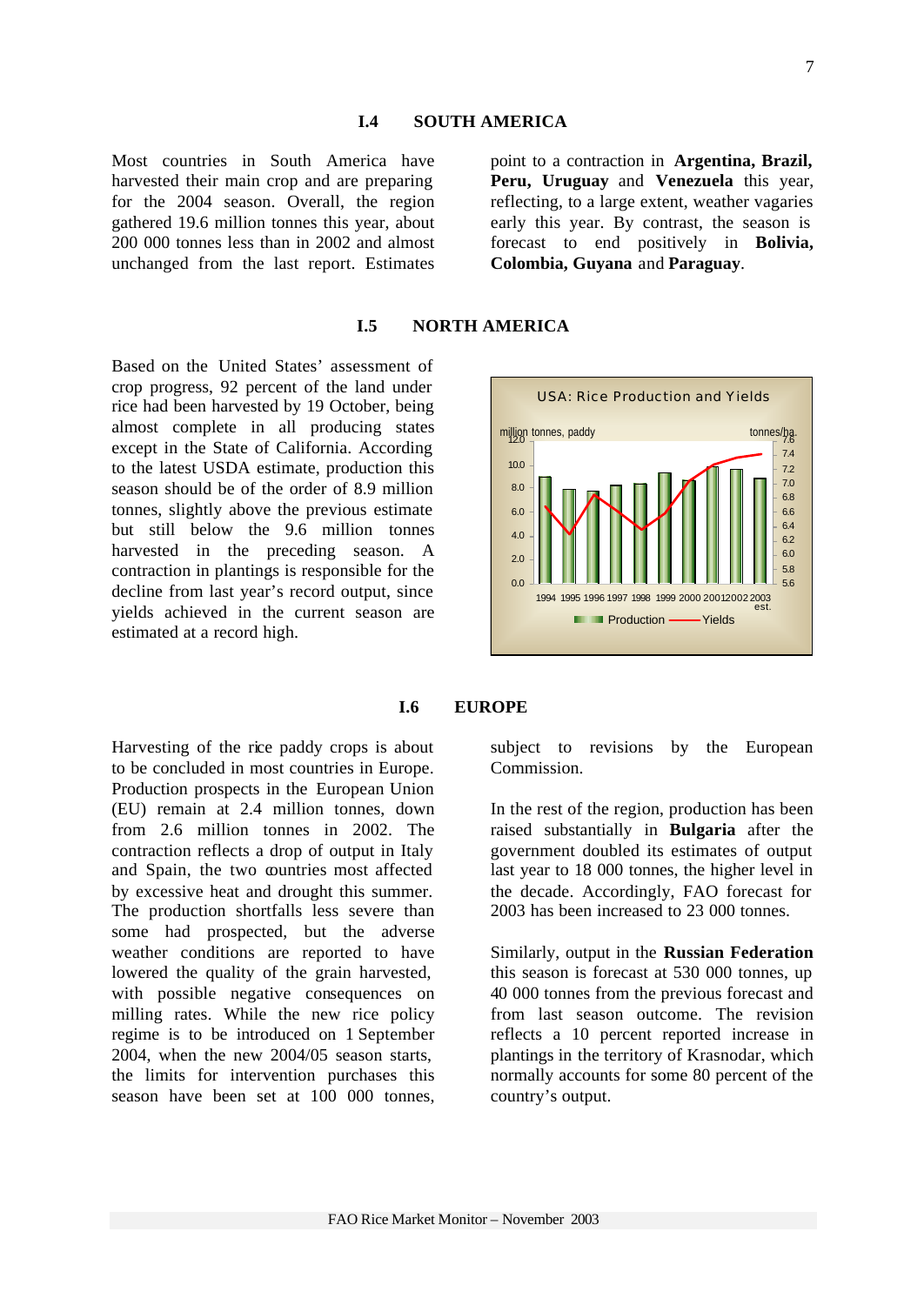Planting of the new 2004 season rice crop already started in **Australia**. Despite heavy rains in July and August in New South Wales, where most of the production is concentrated, Abare's September forecast for production in 2004 was lowered to 440 000 tonnes. However, a recent assessment of the situation by the rice industry gives a more

optimistic outlook for next year production, within a range of  $750,000 - 900,000$  tonnes in New South Wales alone. If confirmed, the news would still point to a shortfall compared to the pre-drought levels, but much smaller than currently prospected by Abare.



# **II. INTERNATIONAL TRADE IN 2003**

#### **World Trade in Rice in 2003 close to record levels**

With the end of the calendar year approaching, there is growing evidence that the volume of rice trade in 2003 might come close to the record achieved in 2002. According to the latest FAO estimate, trade in rice could reach some 27.9 million tonnes, only 200 000 tonnes smaller than last year and the second-largest volume on record.

The new 2003 trade forecast is some 200 000 tonnes above the precedent FAO outlook. Much of the difference reflects the

raising of imports by Bangladesh, which more than offset some downward revisions for the Islamic Republic of Iran and Iraq. As for exports, the upward adjustment was on account of larger shipments from the Republic of Korea, following the announcement that the full rice aid deliveries committed with the Democratic Republic of Korea would be completed within the current year.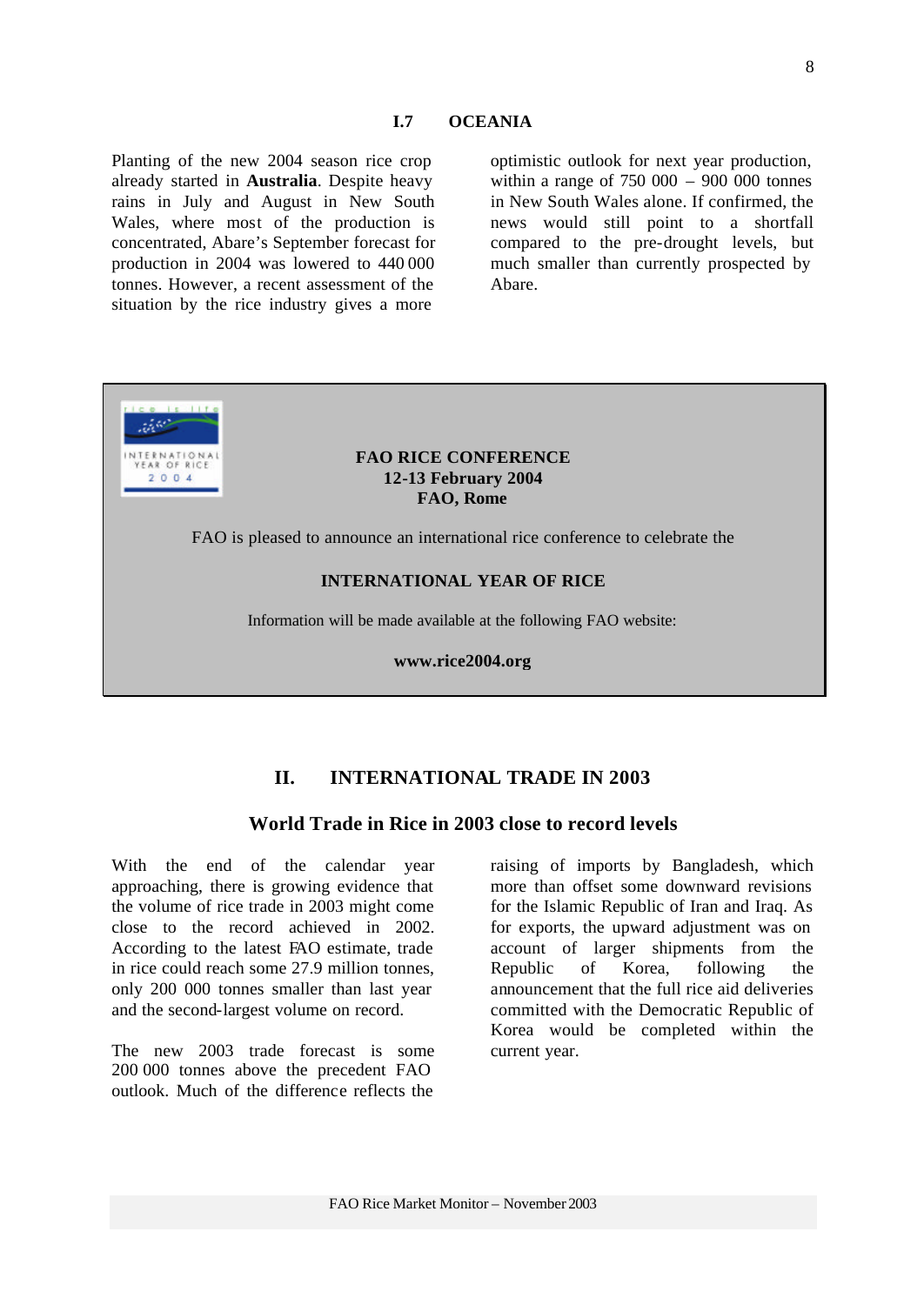#### **II.1 IMPORTS**

## **Large imports by Latin America and Caribbean countries sustain the rice international market in 2003**

According to the latest FAO forecasts, imports by Asian countries could fall by 4 percent to 13.5 million tonnes, with most of the yearly decline concentrated in Indonesia, the Islamic Republic of Iran, Iraq and the Philippines.



Following the upward revisions to production in the 2002 and current seasons, forecast purchases by the **Islamic Republic of Iran** have been reduced from 700 000 to 500 000 tonnes, which would stand as the lowest level in the decade. Likewise, imports by **Iraq** are now anticipated at some 700 000 tonnes, 400 000 tonnes less than in 2002 and down from a previous forecast of 1 million tonnes. The revision reflects mainly a strong fall in rice shipments from Vietnam to Iraq this year, which does not appear to have been offset by other exporters.

Imports by **Indonesia** continue to be forecast at 3.3 million tonnes, still relatively high although 6 percent less than in 2002. The Government is considering proposals for additional tariff and non-tariff protection as of January next year. In the past two years, it already opted for a tightening of non-tariff measures on rice, with the introduction of stiffer inspection requirements in 2001 and a ban on imports to Java in 2002.

Despite the relaxation of the import monopoly by the National Food Authority (NFA) early this year, imports by the **Philippines** are expected to fall by 14 percent to 1.1 million tonnes. The right to import rice was only extended to producer cooperatives, which, although entitled to bring 300 000 tonnes, only importe d 200 000 tonnes. Thus, the bulk of the rice trade continues to be conducted under the authority of the NFA.

Unlike the preceding countries, **Bangladesh** is anticipated to step up imports this year to, at least, 1.2 million tonnes, twice as much as in 2002 and 500 000 tonnes more than anticipated in the last report. The revision follows the release of statistics that indicated that about 1 million tonnes entered the country between January and June. However, given the excellent 2002 season, the expected bumper harvest in 2003 and the on-going export restraint by neighbouring India, the pace of Bangladesh's imports is likely to have slowed down considerably in recent months. Official sources also pointed to an annual increase in shipments to **Jordan, Oman, Saudi Arabia, Syria** and **Turkey**.

African countries are forecast to cut their rice imports to an aggregate 8.0 million tonnes, down from 8.5 million tonnes in 2002, which, if confirmed, would interrupt five years of steady increases. Most of the decline this year would be on account of smaller deliveries to **Nigeria**, consistent with the current policy stance of the country, but also to **Cameroon, Ghana** and **Guinea.** A drop in imports by **Senegal** is also anticipated based on shipments reported between January and August. On the other hand, the flow of supply to the **Cote D'Ivoire** is anticipated to remain of the order of 1.1 million tonnes, close to the level of the past two years, in spite of the troubled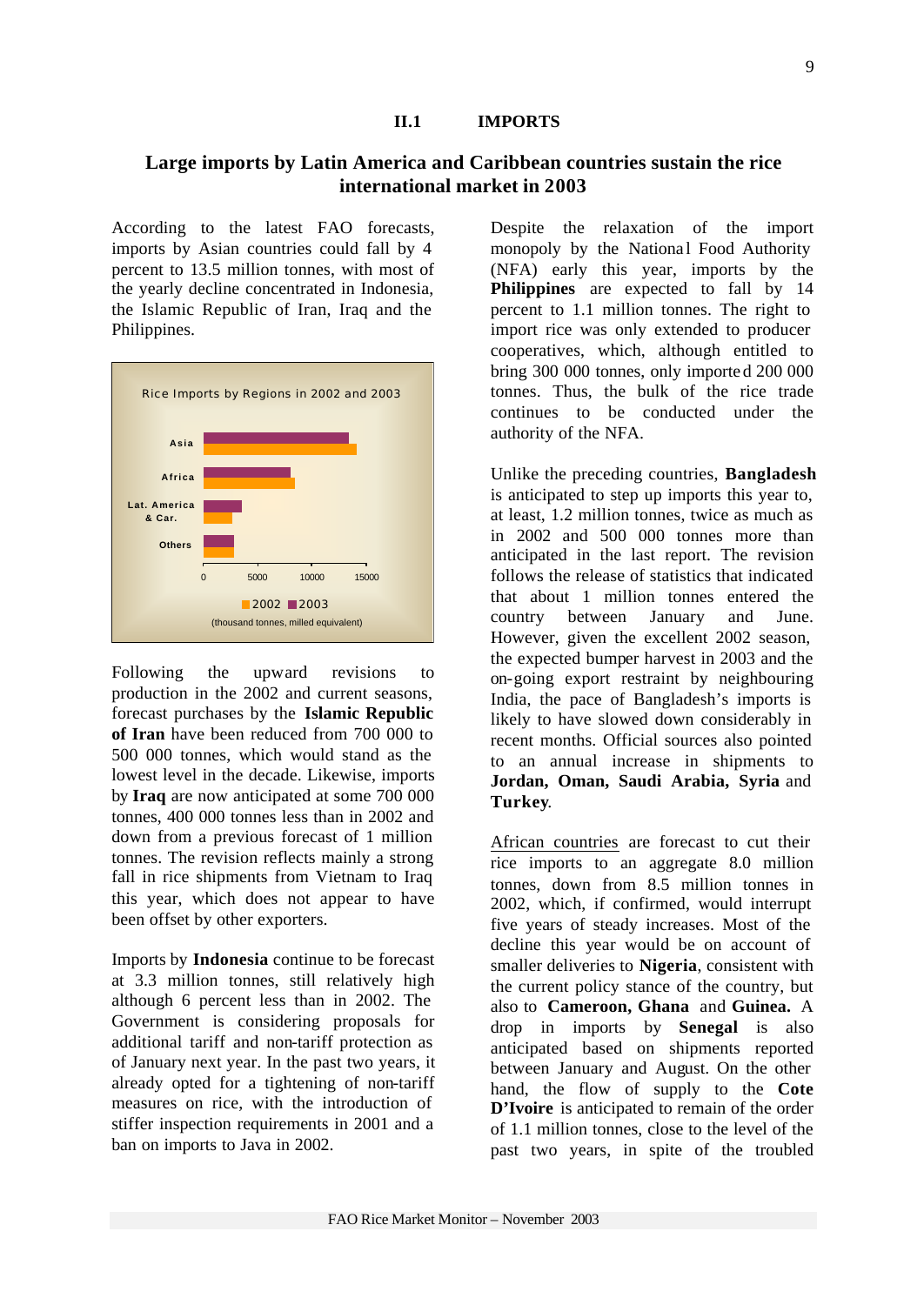political situation facing the country. Rice shipments to **Benin** and **Libya** are anticipated to rise substantially.

While imports by Asian and African countries are forecast to drop, they are expected to surge by 30 percent in Latin America and the Caribbean, underpinned by larger purchases by **Colombia** and, especially, **Brazil**. Imports by the latter are anticipated to double to 1.2 million tonnes, the highest level since 1998, in response to

the 2003 production shortfall. Moreover, to relieve pressure on domestic prices, the government recently announced it would reduce, over the last quarter, the tariffs on imports from non-Mercosur suppliers from 11.5 percent to 4.0 percent. Deliveries to **Mexico** are also expected to rise, despite the imposition, early this year, of anti-dumping duties on rice exported by a number of US firms.

#### **II.2 EXPORTS**

# **India's Retrenchment from the Market Opens New Opportunities for the Other Major Exporters**

Prospects for global exports in 2003 have been raised by about 200 000 tonnes since last report, on account for larger expected deliveries by the Republic of Korea. Few changes have been made to the other countries' export outlook.

Based on current expectations, a decline in sales by **India** is the major factor underlying the expected decline in global rice exports. The country is forecast to ship 3.8 million tonnes in 2003, down from 6.6 million tonnes last year. Faced with shorter supplies from the 2002 poor harvest and dwindling rice inventories, prices have been raised and restrictions on sales of rice for export introduced by mid-year, which have considerably slowed down the pace of shipments.

Reduced supplies also constrained exports by **Australia**, which are forecast to tumble to a 25 year low, but also by **Argentina** and **Uruguay**. This year, in Australia, the local Government of New South Wales, where most of the country's rice is grown, decided to extend until 2009 the monopoly on rice exports held by the Rice Marketing Board on behalf of the rice grower's co-operatives. This "single desk" trading arrangement has been associated in the past years with a lack of transparency, with little information

released on the actual rice transactions or destinations, and is one of the themes that were included for consideration in the Agenda for the Doha negotiations.

Exports by **Myanmar**, on the other hand, are set to remain of the order of 900 000 tonnes, about unchanged from last year, with much uncertainty arising from the reform implemented last summer, which abolished the Government trade monopoly and put rice trade in the hand of private firms.



All other major exporters are predicted to gain a wider share of the international market. This is the case of **Thailand**, whose exports are currently forecast to come close to the record it achieved in 2001, in spite of a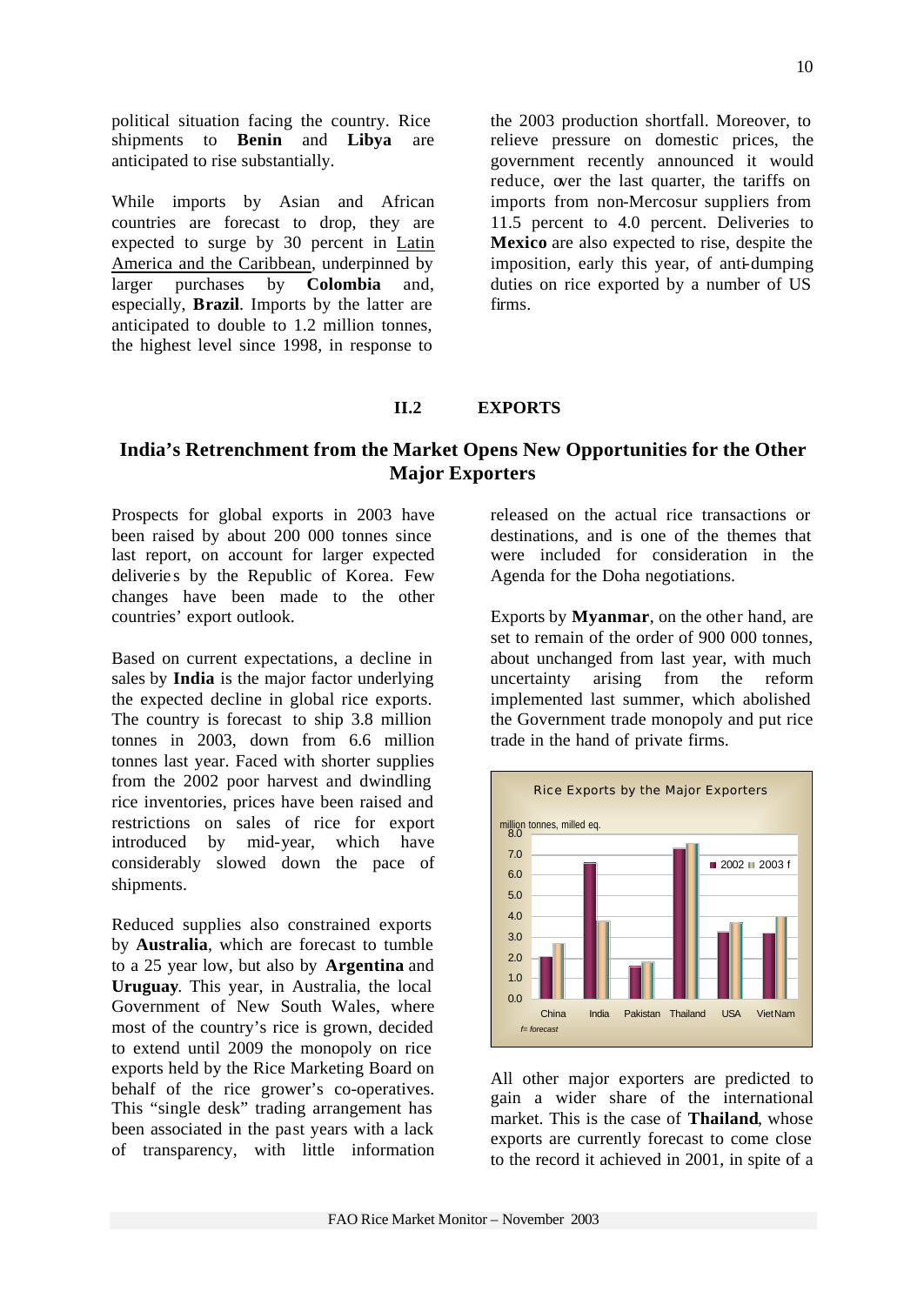strengthening of the local currency. Especially noteworthy in 2003 is the emphasis on quality rice exports, as reflected in a two-fold increase in the sales of "Hom Mali" jasmine fragrant rice in January-September.

Likewise, **Vietnam** is expected to deliver 23 percent more rice this year, with exports set at 4.0 million tonnes. If realized, Vietnam would re-position itself as the second largest rice exporting country, a status it had lost in favour of India in 2002.

In spite of falling production in the past three years, **China** is expected to ship 30 percent more than last year, with a substantial share

destined to African countries. Sales by **Pakistan** are also set to rise, although they are likely to remain short of the performance before drought affected the sector in 2001 and 2002.

Exports from **Egypt** have been lowered somewhat from the previous outlook, on the base of reported shipments in the first half of the year. However, at 650 000 tonnes, they would still be 40 percent above last year.

Finally, exports by the **United States** are poised to hit a new record at 3.7 million tonnes, with much of growth driven by the buoyant demand in Latin America and the Caribbean.

#### **III. RICE TRADE IN 2004**

#### **International Rice Trade likely to fall in 2004**

FAO first forecast of global rice trade next year points to a contraction of close to 6 percent to 26.3 million tonnes. However, this is highly tentative as much of the trade in 2004 will be influenced by the outcome of the 2003 paddy crops in Asia, just about to be harvested.



The anticipated decline mainly reflects smaller deliveries to major importers, some of which are expected to gather good crops in the current season, including Bangladesh and the Philippines. In addition, imports could be cut substantially in Indonesia if the country manages to achieve the production target of 53 million tonnes next year, which it could not accomplish in 2003, largely because of el Niño-related drought problems. Likewise, as production in Brazil has been recently forecast to surge in 2004 to close to record levels, the country is forecast to cut significantly its purchases next year. By contrast, African countries are anticipated to keep overall imports at around 8 million tonnes, little changed from the level expected in 2003, since a prospected 100 000 tonne drop in rice shipments to Nigeria could be compensated by small and widespread increases in the rest of the region. Few changes are currently foreseen.

As for exports, Thailand is anticipated to ship a volume close to this year's high level, given the bumper crop which the country expects to harvest in 2003. By contrast, exports from Vietnam are forecast to fall in view of the expected weakening of import demand in two of its traditional markets, namely Indonesia and Iraq. Reduced import requirements in South America would also have a depressing effect on sales from the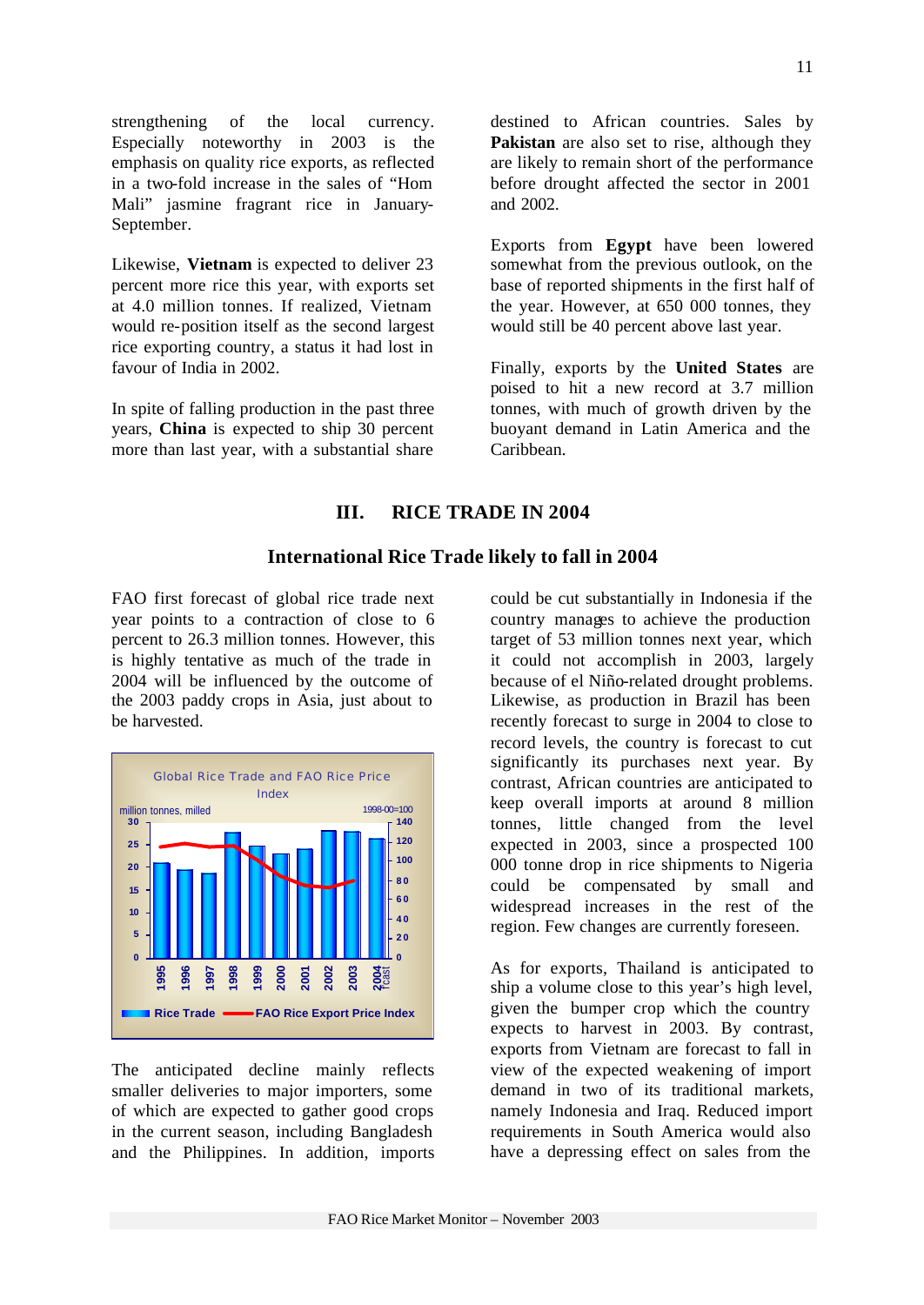United States. On the hand, the tightening of stocks might constrain export availabilities in China and India, both of which are currently foreseen to cut their shipments abroad. Likewise, the 2003 production shortfall in will limit Japan and the Republic of Korea's ability to maintain their food aid shipments at this year high levels.

By contrast, Argentina, Myanmar and Uruguay could witness an increase in sales, as production in those countries recovers. This would be also the case of Australia, although exports by the country are still likely to remain substantially below predrought levels.

# **IV. STOCKS**

#### **Fourth consecutive fall in global rice carry-over stocks**

For the fourth consecutive year, global rice stocks are forecast to fall, as consumption is again foreseen to outpace production worldwide. World rice inventories at the close of the crop seasons ending in 2004 are now forecast at 102 million tonnes, down 20 million tonnes from their opening level and 2.5 million tonnes less than the previous FAO forecast.



Developments in China and India continue to be the major factor underlying the worsening of the global stock situation. The deterioration of the production outlook of China in 2003 meant that larger supplies than anticipated in the last report would need to be released from inventories to meet domestic requirements. As a result, China is now anticipated to draw 17 million tonnes from its rice reserves, 3 million tonnes more than earlier anticipated, which would bring the estimated size of its stocks down from 78 million to 61 million tonnes. Despite the recovery in production and the expected fall in exports next year, India might also record a 2 million tonne drop in stocks to 12 million tonnes, the lowest level in the decade. Sizeable reductions are also attributed to Japan and the Republic of Korea, where the poor crops this season will need to be supplemented by supplies from their stockpile. In both countries, the governments already started releasing rice from inventories to check a surge in prices. Large exports could also result in falling rice inventories in the United States. Some major importers are also expected to face a decline in their reserves, especially Indonesia and the Philippines. By contrast, carry-over stocks could increase from their opening level in Bangladesh, Myanmar, Thailand and Vietnam a reflection of the good 2003 crops they are expected to harvest.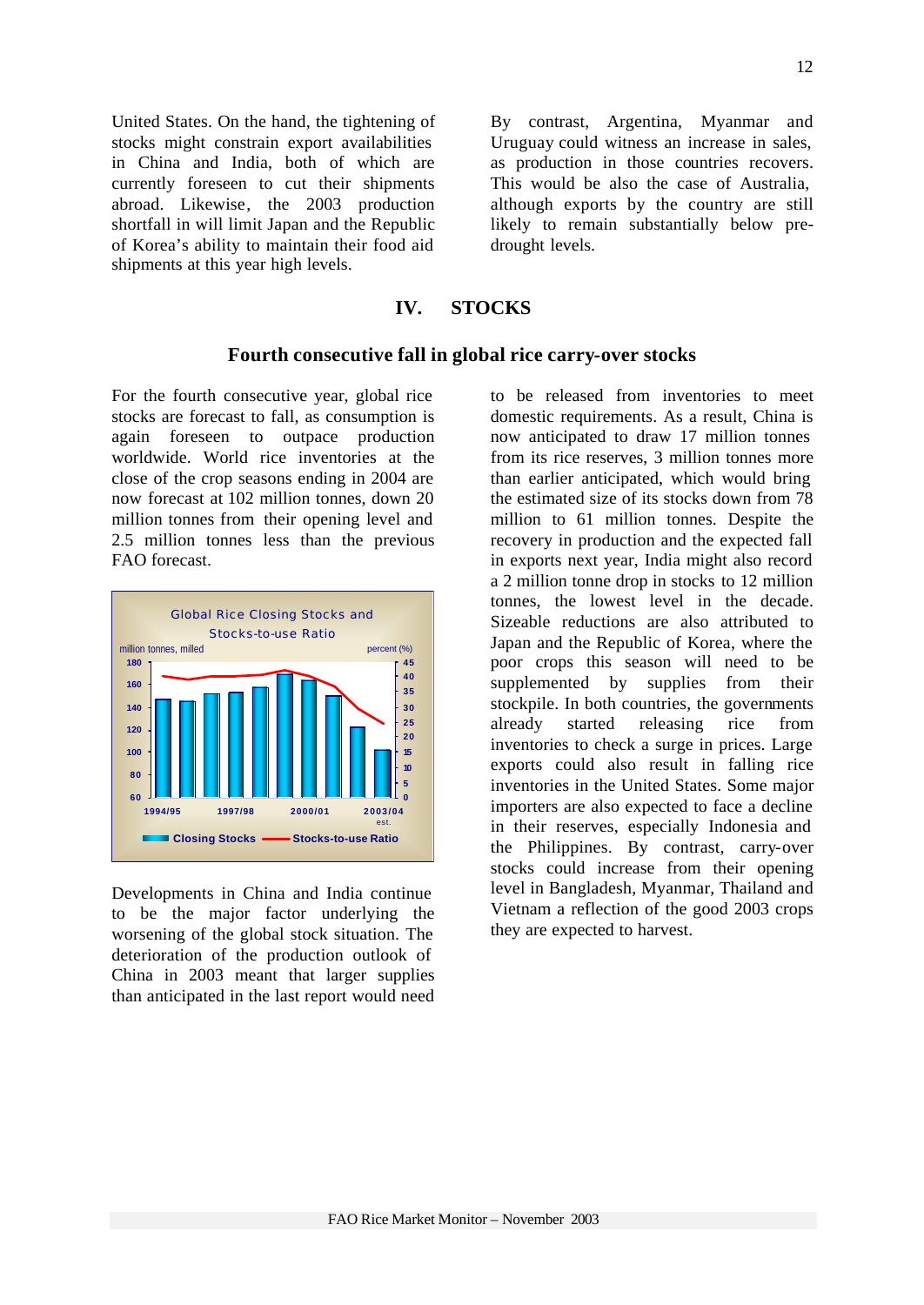# **V. INTERNATIONAL PRICES**

International rice prices have continued to rally since August and the FAO Export Price Index (1998-00=100) rose from 85 in August, to 87 in September and 88 in October. The strength affected all rice categories, except for the lower quality Indica rice, the index of which remained at 82 since August. The upward price pressure softened somewhat in October, as crops started to reach the markets in several important exporting countries.



| <b>FAO Rice Price Indices</b> |           |     |      |                     |     |          |  |  |  |
|-------------------------------|-----------|-----|------|---------------------|-----|----------|--|--|--|
|                               |           | All |      | <b>Indica</b>       |     | Aromatic |  |  |  |
|                               |           |     | High | Low                 |     |          |  |  |  |
|                               |           |     |      | $1998 - 2000 = 100$ |     |          |  |  |  |
| 1998                          |           | 115 | 117  | 115                 | 113 | 113      |  |  |  |
| 1999                          |           | 101 | 99   | 101                 | 105 | 98       |  |  |  |
| 2000                          |           | 84  | 84   | 83                  | 83  | 89       |  |  |  |
| 2001                          |           | 74  | 74   | 74                  | 76  | 69       |  |  |  |
| 2002                          |           | 72  | 73   | 75                  | 67  | 74       |  |  |  |
| 2002                          | October   | 74  | 74   | 77                  | 69  | 80       |  |  |  |
|                               | November  | 73  | 73   | 77                  | 68  | 76       |  |  |  |
|                               | December  | 72  | 72   | 75                  | 67  | 75       |  |  |  |
| 2003                          | January   | 73  | 72   | 75                  | 67  | 83       |  |  |  |
|                               | February  | 72  | 72   | 75                  | 65  | 85       |  |  |  |
|                               | March     | 73  | 73   | 75                  | 67  | 91       |  |  |  |
|                               | April     | 76  | 76   | 77                  | 72  | 90       |  |  |  |
|                               | May       | 80  | 79   | 79                  | 79  | 92       |  |  |  |
|                               | June      | 82  | 80   | 81                  | 81  | 96       |  |  |  |
|                               | July      | 83  | 80   | 80                  | 84  | 96       |  |  |  |
|                               | August    | 85  | 82   | 82                  | 88  | 97       |  |  |  |
|                               | September | 87  | 84   | 82                  | 91  | 102      |  |  |  |
|                               | October*  | 88  | 84   | 82                  | 94  | 99       |  |  |  |
| 2002                          | Jan.-Oct. | 72  | 73   | 75                  | 67  | 74       |  |  |  |
| 2003                          | Jan.-Oct. | 80  | 78   | 79                  | 79  | 93       |  |  |  |

*Source : FAO* 

*N.B. - The FAO Rice Price Index is based on 16 rice export quotations. "Quality" is defined by the percentage of broken kernels, with high (low) quality referring to rice with less (equal to or more) than 20 percent brokens. The Sub-Index for Aromatic Rice follows movements in prices of Basmati and Fragrant rice.*

\* Four weeks only.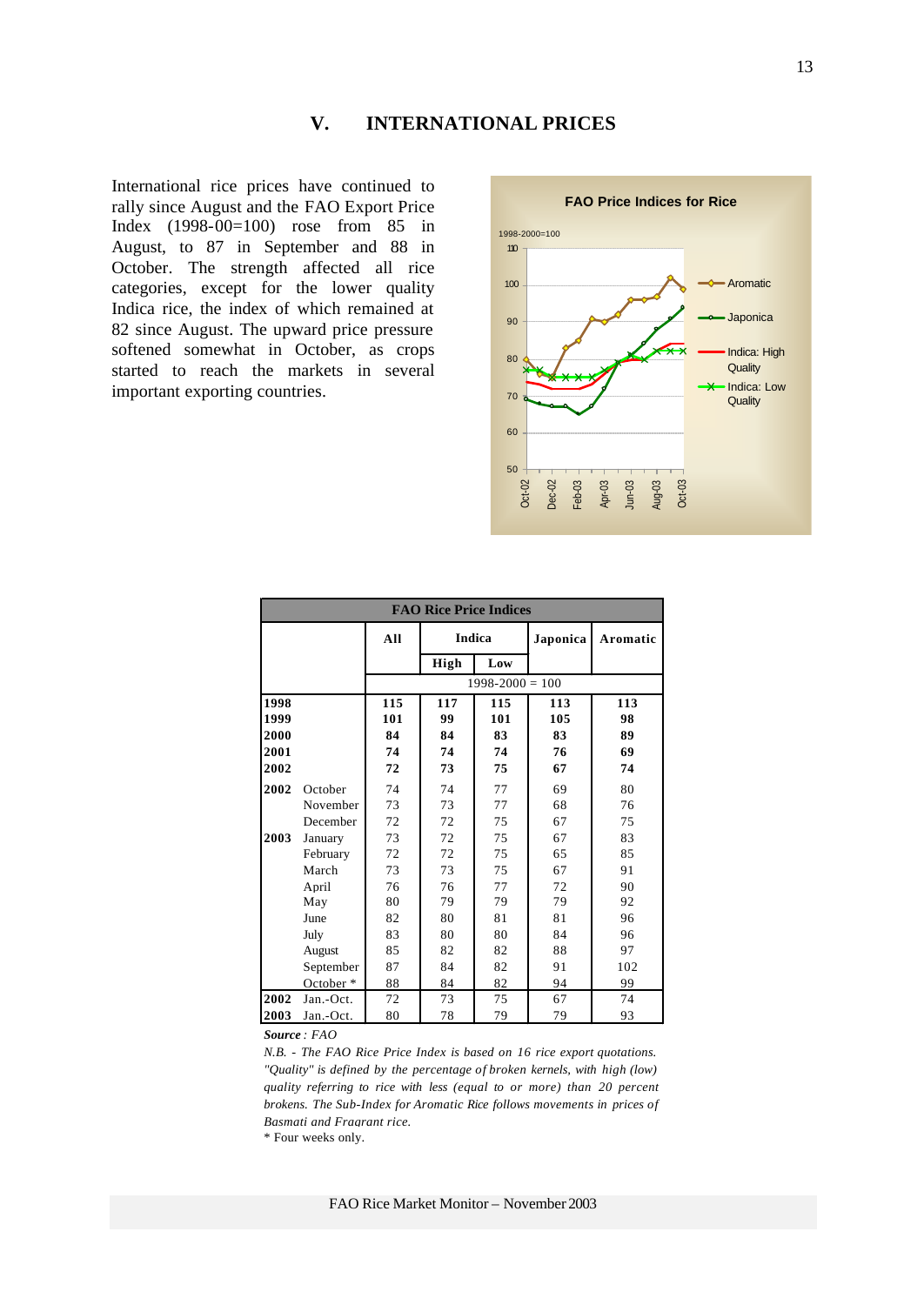Within the **high quality Indica rice** categories, the price of the United States long grain N.2.4% has surged by US\$44 to US\$349 per tonne since August, reflecting a tightening of supplies in the United States. By contrast, a release of high quality supplies from stocks by the Government in Thailand dampened the upward pressure on prices and the increase was rather moderate for the Thai 100%B, which moved up only US\$1 per tonne over the three month period. These price movements have led to a restoration of the price premium that the United States quality rice usually holds and which had almost disappeared at the beginning of the year.



By contrast, the prices of the **lower quality rice** have remained stable since August, as illustrated by the level of the FAO sub-index for that category, which remained constant at 82. This stability, however, reflected diverging tendencies, as prices of Pakistan rice fell sharply in October with the arrival of the new crop, while prices in Thailand and Viet Nam strengthened.

The FAO **Japonica Price Index** trended upward, moving from 84 in August to 94 in October. The strength reflects the opening of several import tenders by Japan and the

Republic of Korea. In addition, the crop shortfalls in those two countries this year might have intensified the perception of an impending tightening of supplies for Japonica rice.

The **Aromatic Rice Price Index** strengthened by two points between August and October, reflecting an increase of US\$ 10 per tonne for the India Basmati and US\$15 for the Thai fragrant rice.



The price outlook for the next few months continues to be positive as current prospects confirm a tightening of market conditions. Moreover, major exporters appear intentioned to avoid a repeat of the 2001 and 2002 situation when strong competition among suppliers led to tumbling world prices. In this connection, the Council for Rice Trade Cooperation, composed of China, India, Pakistan, Thailand and Vietnam, is to meet in November to discuss and exchange information on rice market prospects and possibly decide on a common export reference price.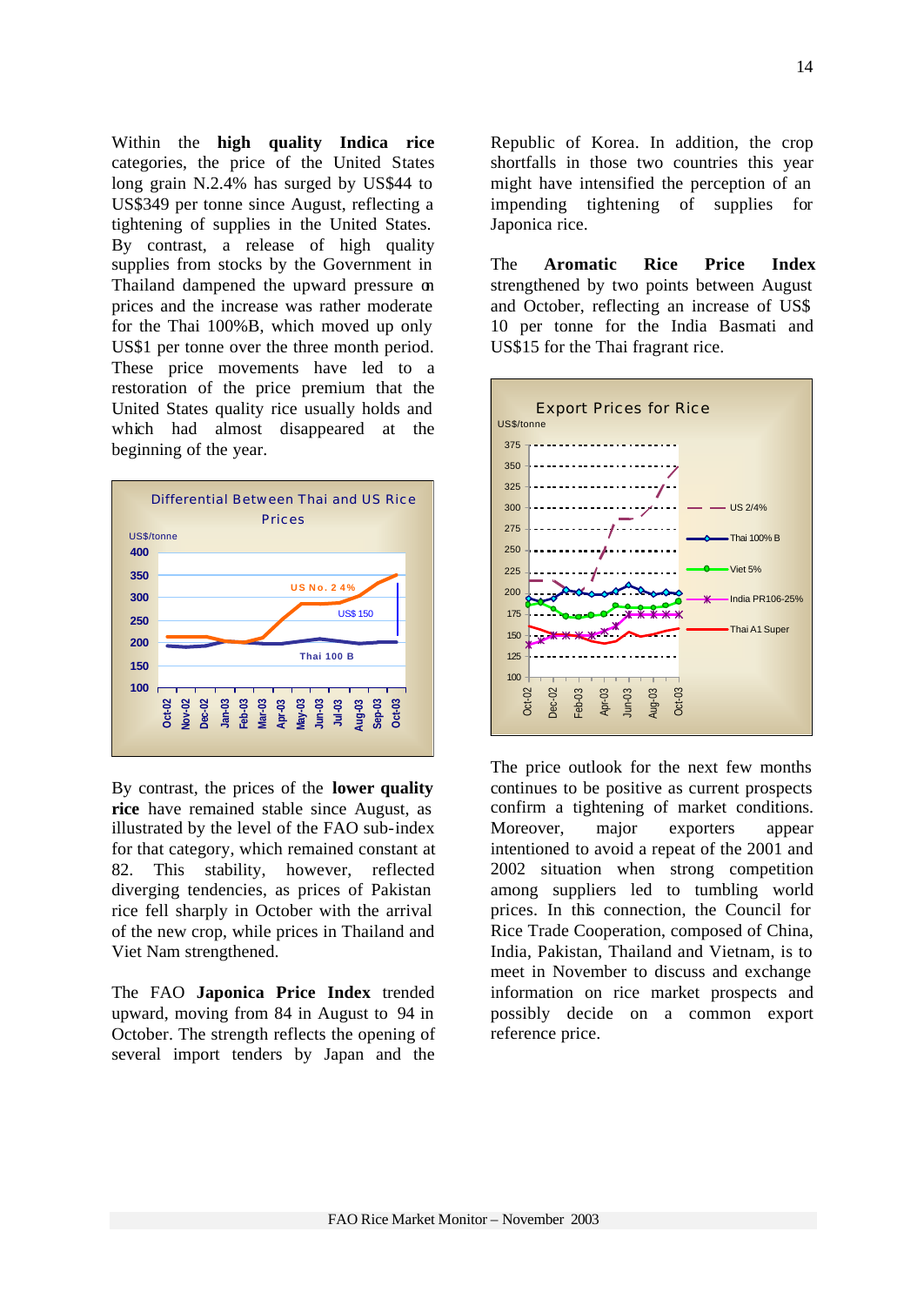|                                                                                                         | <b>EXPORT PRICES FOR RICE</b>                               |                                                             |                                                             |                                                             |                                                             |                                                             |                                                             |                                                             |                                                             |                                                              |                                                             |
|---------------------------------------------------------------------------------------------------------|-------------------------------------------------------------|-------------------------------------------------------------|-------------------------------------------------------------|-------------------------------------------------------------|-------------------------------------------------------------|-------------------------------------------------------------|-------------------------------------------------------------|-------------------------------------------------------------|-------------------------------------------------------------|--------------------------------------------------------------|-------------------------------------------------------------|
|                                                                                                         | Thai<br>100% B<br>1/                                        | U.S. 2/4%<br>Long<br>grain                                  | Viet<br>5%                                                  | Thai<br>25%                                                 | India<br>25%                                                | Viet<br>25%                                                 | Pak<br>25%                                                  | Thai<br>A1<br>Super<br>$2/$                                 | U.S. 2/4%<br>Medium<br>Grain<br>3/                          | Pak<br><b>Basmati</b><br>$4/$                                | Thai<br>Fragrant<br>100%                                    |
| 1998<br>1999<br>2000<br>2001                                                                            | 315<br>253<br>207<br>177                                    | 413<br>333<br>271<br>264                                    | 288<br>228<br>183<br>166                                    | 258<br>215<br>172<br>153                                    | 243<br>237<br>232<br>185                                    | US \$/tonne, f.o.b.<br>255<br>204<br>159<br>148             | 241<br>206<br>163<br>148                                    | 215<br>192<br>143<br>135                                    | 412<br>405<br>289<br>256                                    | 492<br>486<br>418<br>332                                     | 460<br>397<br>428<br>275                                    |
| 2002                                                                                                    | 197                                                         | 207                                                         | 187                                                         | 171                                                         | 140                                                         | 168                                                         | 159                                                         | 151                                                         | 219                                                         | 366                                                          | 306                                                         |
| 2002<br>October<br>November<br>December<br>2003<br>January<br>February<br>March<br>April<br>May<br>June | 193<br>190<br>193<br>203<br>201<br>198<br>198<br>202<br>209 | 215<br>215<br>215<br>204<br>200<br>212<br>251<br>287<br>287 | 186<br>188<br>181<br>172<br>171<br>173<br>175<br>185<br>183 | 174<br>171<br>172<br>177<br>176<br>172<br>171<br>173<br>180 | 138<br>143<br>150<br>150<br>150<br>150<br>155<br>161<br>175 | 170<br>172<br>164<br>161<br>161<br>162<br>163<br>168<br>164 | 165<br>156<br>153<br>156<br>160<br>162<br>175<br>178<br>178 | 161<br>157<br>151<br>151<br>149<br>144<br>140<br>143<br>153 | 231<br>221<br>209<br>213<br>197<br>204<br>249<br>284<br>298 | 397<br>348<br>341<br>369<br>369<br>369<br>336<br>336<br>n.a. | 325<br>313<br>308<br>337<br>355<br>438<br>442<br>460<br>486 |
| July<br>August<br>September<br>October <sup>*</sup>                                                     | 203<br>198<br>201<br>199                                    | 289<br>305<br>333<br>349                                    | 182<br>182<br>185<br>190                                    | 176<br>172<br>176<br>179                                    | 175<br>175<br>175<br>175                                    | 162<br>162<br>166<br>172                                    | 179<br>187<br>185<br>175                                    | 149<br>151<br>155<br>159                                    | 309<br>309<br>n.a.<br>n.a.                                  | n.a.<br>n.a.<br>n.a.<br>n.a.                                 | 482<br>488<br>543<br>503                                    |
| 2002 Jan.-Oct<br>2003 Jan.-Oct                                                                          | 199<br>201                                                  | 206<br>272                                                  | 188<br>180                                                  | 171<br>175                                                  | 139<br>164                                                  | 168<br>164                                                  | 160<br>173                                                  | 151<br>149                                                  | 219<br>258                                                  | 370<br>356                                                   | 306<br>453                                                  |

**Sources**: Jackson Son & Co. (London) Ltd. and other public sources.

1/ White rice, 100% second grade, f.o.b. Bangkok. 2/ White brokens rice. 3/ F.A.S. basis. 4/ Basmati ordinary, f.o.b. Karachi.

\* Four weeks only.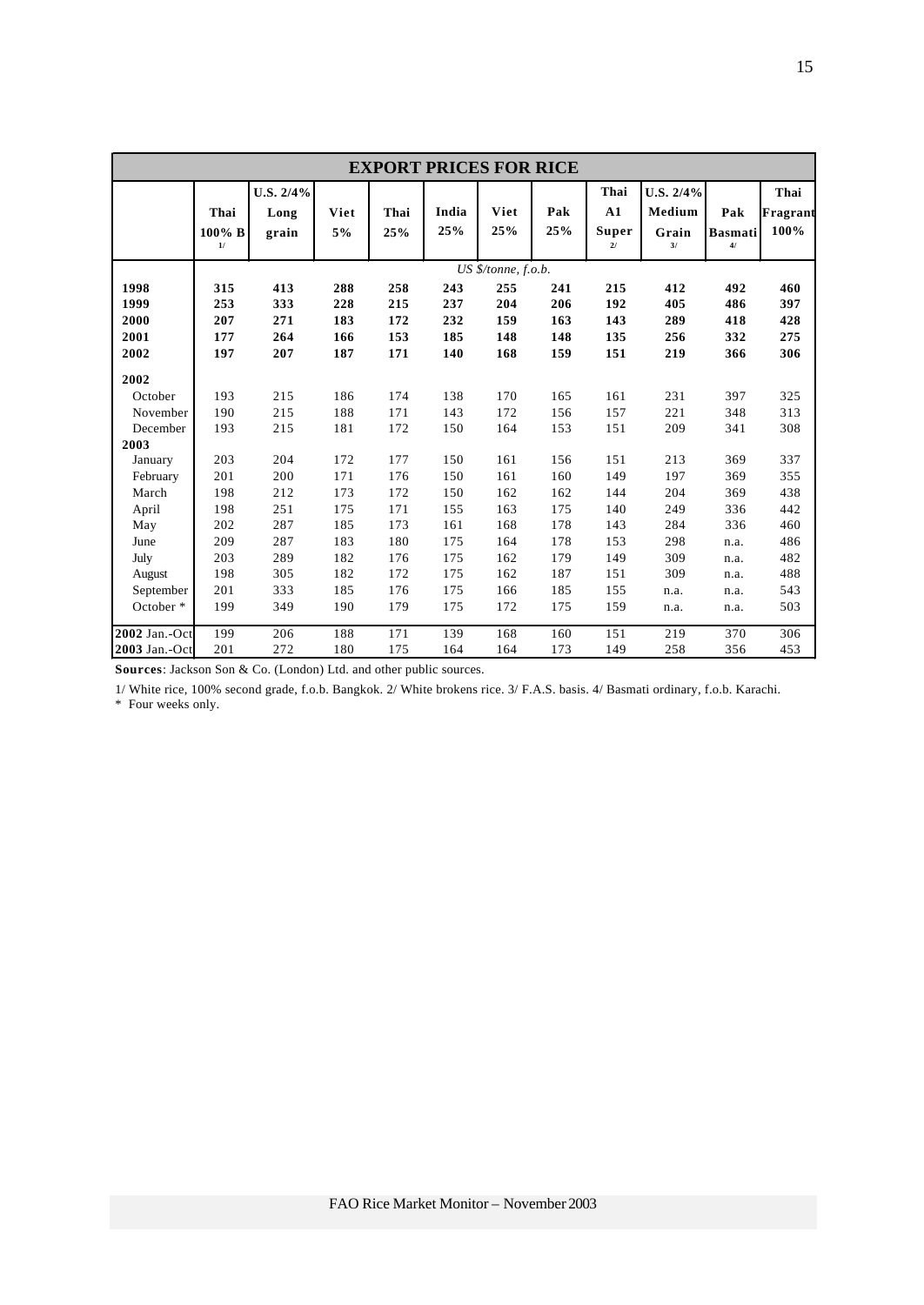| WORLD PADDY PRODUCTION |            |                     |                    | <b>WORLD IMPORTS OF RICE</b>          |            |                        |                                     |  |
|------------------------|------------|---------------------|--------------------|---------------------------------------|------------|------------------------|-------------------------------------|--|
|                        | 2001       | 2002<br>(estimated) | 2003<br>(forecast) |                                       | 2002       | 2003<br>(estimated)    | $\frac{3}{2}$<br>2004<br>(forecast) |  |
|                        |            | million tonnes      |                    |                                       |            | million tonnes, milled |                                     |  |
| <b>WORLD</b>           | 598.6      | 576.0               | 591.0              | <b>WORLD</b>                          | 28.1       | 27.9                   | 26.3                                |  |
| Developing countries   | 572.1      | 550.3               | 568.1              | Developing countries                  | 24.0       | 23.8                   | 22.1                                |  |
| Developed countries    | 26.4       | 25.7                | 22.9               | Developed countries                   | 4.1        | 4.1                    | 4.1                                 |  |
| <b>ASIA</b>            | 544.4      | 521.9               | 538.4              | ASIA                                  | 14.1       | 13.5                   | 12.4                                |  |
| Bangladesh             | 36.4       | 38.2                | 39.6               | Bangladesh                            | 0.5        | 1.2                    | 0.6                                 |  |
| Cambodia               | 4.1        | 3.8                 | 4.3                | China $1/$                            | 0.4        | 0.5                    | 0.6                                 |  |
| China $1/$             | 179.3      | 176.3               | 167.5              | Indonesia                             | 3.5        | 3.3                    | 2.5                                 |  |
| India                  | 139.6      | 113.6               | 133.5              | Iran, Islamic Rep. of                 | 1.0        | 0.5                    | 0.5                                 |  |
| Indonesia              | 50.5       | 51.5                | 51.8               | Japan                                 | 0.7        | 0.7                    | 0.7                                 |  |
| Iran, Islamic Rep. of  | 2.0        | 3.1                 | 3.3                | Malaysia                              | 0.6        | 0.5                    | 0.5                                 |  |
| Japan                  | 11.3       | 11.1                | 9.8                | Philippines                           | 1.3        | 1.1                    | 0.9                                 |  |
| Korea Rep. of          | 7.5        | 6.7                 | 6.1                | Saudi Arabia                          | 0.8        | 0.8                    | 0.9                                 |  |
| Myanmar                | 21.9       | 22.8                | 24.6               | Sri Lanka                             | 0.1        | 0.1                    | 0.0                                 |  |
| Pakistan               | 5.8        | 6.3                 | 6.4                |                                       |            |                        |                                     |  |
| Philippines            | 13.1       | 13.0                | 13.5               | <b>AFRICA</b>                         | 8.5        | 8.0                    | 8.0                                 |  |
| Sri Lanka              | 2.7        | 2.9                 | 3.1                | Côte d'Ivoire                         | 1.0        | 1.1                    | 1.1                                 |  |
| Thailand               | 26.5       | 25.9                | 27.0               | Nigeria                               | 1.8        | 1.5                    | 1.4                                 |  |
| Viet Nam               | 32.0       | 34.1                | 34.7               | Senegal                               | 0.7        | 0.7                    | 0.7                                 |  |
|                        |            |                     |                    | South Africa                          | 0.6        | 0.6                    | 0.7                                 |  |
| <b>AFRICA</b>          | 17.3       | 17.9                | 18.2               |                                       |            |                        |                                     |  |
|                        |            |                     |                    | <b>SOUTH AMERICA</b>                  | 0.8        | 1.5                    | 1.0                                 |  |
| North Africa           | 5.3        | 6.0                 | 6.0                | <b>Brazil</b>                         | 0.6        | 1.2                    | 0.7                                 |  |
| Egypt                  | 5.2        | 6.0                 | 6.0                | Peru                                  | 0.0        | 0.0                    | 0.0                                 |  |
| Sub-Saharan Africa     | 12.0       | 11.9                | 12.1               | <b>NORTH &amp; C. AMERIC.</b>         | 2.6        | 2.7                    | 2.8                                 |  |
| Western Africa         | 7.6        | 7.4                 | 7.6                | Mexico                                | 0.5        | 0.6                    | 0.6                                 |  |
| Côte d'Ivoire          | 1.1        | 0.8                 | 0.8                |                                       |            |                        |                                     |  |
| Guinea<br>Mali         | 0.8<br>0.9 | 0.8<br>0.9          | 0.8<br>1.0         | <b>EUROPE</b><br>EС<br>$\mathcal{D}'$ | 1.8<br>0.7 | 1.8<br>0.7             | 1.8<br>0.7                          |  |
| Nigeria                | 3.3        | 3.4                 | 3.5                |                                       |            |                        |                                     |  |
| Central Africa         | 0.4        | 0.4                 | 0.4                | <b>OCEANIA</b>                        | 0.3        | 0.4                    | 0.3                                 |  |
| Eastern Africa         | 1.1        | 1.1                 | 1.0                |                                       |            |                        |                                     |  |
| Tanzania               | 0.8        | 0.8                 | 0.7                |                                       |            |                        |                                     |  |
| Southern Africa        | 3.0        | 3.0                 | 3.2                |                                       |            |                        |                                     |  |
| Madagascar             | 2.7        | 2.7                 | 2.8                |                                       |            |                        |                                     |  |
| Mozambique             | 0.2        | 0.2                 | 0.2                |                                       |            |                        |                                     |  |
|                        |            |                     |                    | <b>WORLD EXPORTS OF RICE</b>          |            |                        |                                     |  |
| <b>CENTRAL AMERICA</b> | 2,2        | 2.3                 | 2.4                |                                       |            |                        |                                     |  |
| Mexico                 | 0.2        | 0.2                 | 0.3                |                                       | 2002       | 2003<br>(estimated)    | $2004^{3/}$<br>(forecast)           |  |
| <b>SOUTH AMERICA</b>   | 19.9       | 19.8                | 19.6               |                                       |            |                        |                                     |  |
| Argentina              | 0.9        | 0.7                 | 0.7                |                                       |            | million tonnes, milled |                                     |  |
| <b>Brazil</b>          | 10.4       | 10.6                | 10.4               |                                       |            |                        |                                     |  |
| Colombia               | 2.3        | 2.3                 | 2.5                | <b>WORLD</b>                          | 28.1       | 27.9                   | 26.3                                |  |
|                        |            |                     |                    | Developing countries                  | 24.0       | 23.2                   | 22.6                                |  |
| NORTH AMERICA          | 9.8        | 9.6                 | 8.9                | Developed countries                   | 4.2        | 4.7                    | 3.7                                 |  |
| United States          | 9.8        | 9.6                 | 8.9                |                                       |            |                        |                                     |  |
|                        |            |                     |                    | <b>ASIA</b>                           | 22.4       | 21.9                   | 20.8                                |  |
| <b>EUROPE</b>          | 3.2        | 3.2                 | 3.0                | China $1/$                            | 2.1        | 2.7                    | 2.3                                 |  |
| EC<br>2/               | 2.6        | 2.6                 | 2.4                | India                                 | 6.6        | 3.8                    | 3.5                                 |  |
|                        |            |                     |                    | Myanmar                               | 0.9        | 0.9                    | 1.2                                 |  |
| <b>OCEANIA</b>         | 1.8        | 1.3                 | 0.4                | Pakistan                              | 1.6        | 1.8                    | 1.8                                 |  |
| Australia              | 1.8        | 1.3                 | 0.4                | Thailand                              | 7.3        | 7.5                    | 7.5                                 |  |
|                        |            |                     |                    | Viet Nam                              | 3.2        | 4.0                    | 3.8                                 |  |

# **WORLD IMPORTS OF RICE**

| 2001       | 2002<br>(estimated) | 2003<br>(forecast) | 2002                                 | 2003<br>(estimated)    | 3/<br>2004<br>(forecast) |
|------------|---------------------|--------------------|--------------------------------------|------------------------|--------------------------|
|            | million tonnes      |                    |                                      | million tonnes, milled |                          |
| 598.6      | 576.0               | 591.0              | <b>WORLD</b><br>28.1                 | 27.9                   | 26.3                     |
| 572.1      | 550.3               | 568.1              | Developing countries<br>24.0         | 23.8                   | 22.1                     |
| 26.4       | 25.7                | 22.9               | Developed countries<br>4.1           | 4.1                    | 4.1                      |
| 544.4      | 521.9               | 538.4              | <b>ASIA</b><br>14.1                  | 13.5                   | 12.4                     |
| 36.4       | 38.2                | 39.6               | 0.5<br>Bangladesh                    | 1.2                    | 0.6                      |
| 4.1        | 3.8                 | 4.3                | China $1/$<br>0.4                    | 0.5                    | 0.6                      |
| 179.3      | 176.3               | 167.5              | Indonesia<br>3.5                     | 3.3                    | 2.5                      |
| 139.6      | 113.6               | 133.5              | Iran, Islamic Rep. of<br>1.0         | 0.5                    | 0.5                      |
| 50.5       | 51.5                | 51.8               | 0.7<br>Japan                         | 0.7                    | 0.7                      |
| 2.0        | 3.1                 | 3.3                | Malaysia<br>0.6                      | 0.5                    | 0.5                      |
| 11.3       | 11.1                | 9.8                | Philippines<br>1.3                   | 1.1                    | 0.9                      |
| 7.5        | 6.7                 | 6.1                | Saudi Arabia<br>0.8                  | 0.8                    | 0.9                      |
| 21.9       | 22.8                | 24.6               | Sri Lanka<br>0.1                     | 0.1                    | 0.0                      |
| 5.8        | 6.3                 | 6.4                |                                      |                        |                          |
| 13.1       | 13.0                | 13.5               | <b>AFRICA</b><br>8.5                 | 8.0                    | 8.0                      |
| 2.7        | 2.9                 | 3.1                | Côte d'Ivoire<br>1.0                 | 1.1                    | 1.1                      |
| 26.5       | 25.9                | 27.0               | Nigeria<br>1.8                       | 1.5                    | 1.4                      |
| 32.0       | 34.1                | 34.7               | 0.7<br>Senegal                       | 0.7                    | 0.7                      |
|            |                     |                    | South Africa<br>0.6                  | 0.6                    | 0.7                      |
| 17.3       | 17.9                | 18.2               |                                      |                        |                          |
|            |                     |                    | <b>SOUTH AMERICA</b><br>0.8          | 1.5                    | 1.0                      |
| 5.3        | 6.0                 | 6.0                | <b>Brazil</b><br>0.6                 | 1.2                    | 0.7                      |
| 5.2        | 6.0                 | 6.0                | 0.0<br>Peru                          | 0.0                    | 0.0                      |
| 12.0       | 11.9                | 12.1               | <b>NORTH &amp; C. AMERIC.</b><br>2.6 | 2.7                    | 2.8                      |
| 7.6        | 7.4                 | 7.6                | 0.5<br>Mexico                        | 0.6                    | 0.6                      |
| 1.1        | 0.8                 | 0.8                |                                      |                        |                          |
| 0.8        | 0.8                 | 0.8                | 1.8<br><b>EUROPE</b>                 | 1.8                    | 1.8                      |
| 0.9        | 0.9                 | 1.0                | EC<br>$\mathcal{U}$<br>0.7           | 0.7                    | 0.7                      |
| 3.3<br>0.4 | 3.4<br>0.4          | 3.5<br>0.4         | <b>OCEANIA</b><br>0.3                |                        | 0.3                      |
| 1.1        | 1.1                 | 1.0                |                                      | 0.4                    |                          |
|            |                     |                    |                                      |                        |                          |

| Mozambique                           | 0.2  | 0.2  | 0.2  |                                   |                              |                        |                            |
|--------------------------------------|------|------|------|-----------------------------------|------------------------------|------------------------|----------------------------|
|                                      |      |      |      |                                   | <b>WORLD EXPORTS OF RICE</b> |                        |                            |
| <b>CENTRAL AMERICA</b>               | 2.2  | 2.3  | 2.4  |                                   |                              |                        |                            |
| Mexico                               | 0.2  | 0.2  | 0.3  |                                   | 2002                         | 2003<br>(estimated)    | $2004^{3/2}$<br>(forecast) |
| SOUTH AMERICA                        | 19.9 | 19.8 | 19.6 |                                   |                              |                        |                            |
| Argentina                            | 0.9  | 0.7  | 0.7  |                                   |                              | million tonnes, milled |                            |
| <b>Brazil</b>                        | 10.4 | 10.6 | 10.4 |                                   |                              |                        |                            |
| Colombia                             | 2.3  | 2.3  | 2.5  | <b>WORLD</b>                      | 28.1                         | 27.9                   | 26.3                       |
|                                      |      |      |      | Developing countries              | 24.0                         | 23.2                   | 22.6                       |
| <b>NORTH AMERICA</b>                 | 9.8  | 9.6  | 8.9  | Developed countries               | 4.2                          | 4.7                    | 3.7                        |
| <b>United States</b>                 | 9.8  | 9.6  | 8.9  |                                   |                              |                        |                            |
|                                      |      |      |      | <b>ASIA</b>                       | 22.4                         | 21.9                   | 20.8                       |
| <b>EUROPE</b>                        | 3.2  | 3.2  | 3.0  | China 1/                          | 2.1                          | 2.7                    | 2.3                        |
| $EC$ 2/                              | 2.6  | 2.6  | 2.4  | India                             | 6.6                          | 3.8                    | 3.5                        |
|                                      |      |      |      | Myanmar                           | 0.9                          | 0.9                    | 1.2                        |
| <b>OCEANIA</b>                       | 1.8  | 1.3  | 0.4  | Pakistan                          | 1.6                          | 1.8                    | 1.8                        |
| Australia                            | 1.8  | 1.3  | 0.4  | Thailand                          | 7.3                          | 7.5                    | 7.5                        |
|                                      |      |      |      | Viet Nam                          | 3.2                          | 4.0                    | 3.8                        |
|                                      |      |      |      | <b>AFRICA</b>                     | 0.5                          | 0.7                    | 0.6                        |
|                                      |      |      |      | Egypt                             | 0.5                          | 0.7                    | 0.6                        |
|                                      |      |      |      | <b>SOUTH AMERICA</b><br>Argentina | 1.2<br>0.2                   | 1.2<br>0.2             | 1.5<br>0.4                 |
|                                      |      |      |      | Uruguay                           | 0.7                          | 0.6                    | 0.7                        |
|                                      |      |      |      | <b>NORTH AMERICA</b>              | 3.3                          | 3.7                    | 2.9                        |
|                                      |      |      |      | <b>United States</b>              | 3.3                          | 3.7                    | 2.9                        |
|                                      |      |      |      | <b>EUROPE</b>                     | 0.3                          | 0.2                    | 0.2                        |
| <b>FOOTNOTES:</b>                    |      |      |      | EC<br>2/                          | 0.3                          | 0.2                    | 0.2                        |
| Totals computed from unrounded data. |      |      |      |                                   |                              |                        |                            |
| 1/ Including Taiwan Province.        |      |      |      | <b>OCEANIA</b>                    | 0.4                          | 0.2                    | 0.3                        |
| 2/ Fifteen member countries.         |      |      |      | Australia                         | 0.4                          | 0.2                    | 0.3                        |
| 3/ Tentative.                        |      |      |      |                                   |                              |                        |                            |
|                                      |      |      |      |                                   |                              |                        |                            |

- 
- 
- 3/ Tentative.